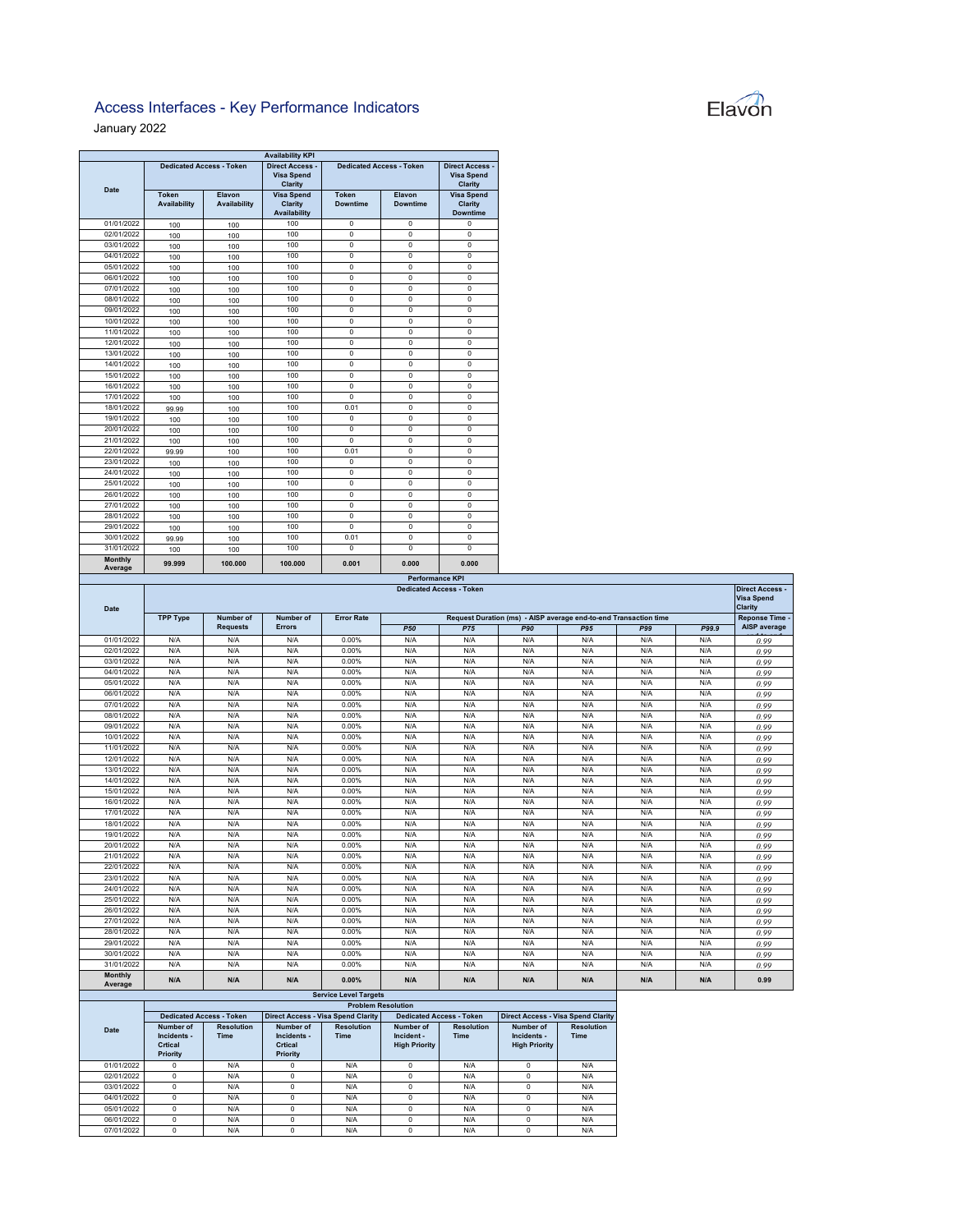| 08/01/2022               |                                    |                                 |                                    |                                           |                                                 |                                      |                                                 |                                                                       |                      |                              |
|--------------------------|------------------------------------|---------------------------------|------------------------------------|-------------------------------------------|-------------------------------------------------|--------------------------------------|-------------------------------------------------|-----------------------------------------------------------------------|----------------------|------------------------------|
|                          | 0                                  | N/A                             | $\mathsf 0$                        | N/A                                       | $\pmb{0}$                                       | N/A                                  | 0                                               | N/A                                                                   |                      |                              |
| 09/01/2022               | $\mathsf 0$                        | N/A                             | $\mathsf 0$                        | N/A                                       | $\bf{0}$                                        | N/A                                  | $\pmb{0}$                                       | N/A                                                                   |                      |                              |
| 10/01/2022               | 0                                  | N/A                             | 0                                  | N/A                                       | $\pmb{0}$                                       | N/A                                  | 0                                               | N/A                                                                   |                      |                              |
| 11/01/2022               | $\mathbf 0$                        | N/A                             | $\mathsf 0$                        | N/A                                       | $\mathbf 0$                                     | N/A                                  | $\mathsf 0$                                     | N/A                                                                   |                      |                              |
| 12/01/2022               | $\mathsf 0$                        | N/A                             | 0                                  | N/A                                       | $\bf{0}$                                        | N/A                                  | $\pmb{0}$                                       | N/A                                                                   |                      |                              |
| 13/01/2022               | $\mathsf 0$                        | N/A                             | 0                                  | N/A                                       | $\pmb{0}$                                       | N/A                                  | 0                                               | N/A                                                                   |                      |                              |
| 14/01/2022               | 0                                  | N/A                             | $\mathsf 0$                        | N/A                                       | $\pmb{0}$                                       | N/A                                  | $\mathbf 0$                                     | N/A                                                                   |                      |                              |
|                          |                                    |                                 |                                    |                                           |                                                 |                                      | $\mathbf 0$                                     |                                                                       |                      |                              |
| 15/01/2022               | 0                                  | N/A                             | $\mathsf 0$                        | N/A                                       | $\bf{0}$                                        | N/A                                  |                                                 | N/A                                                                   |                      |                              |
| 16/01/2022               | 0                                  | N/A                             | $\pmb{0}$                          | N/A                                       | $\pmb{0}$                                       | N/A                                  | 0                                               | N/A                                                                   |                      |                              |
| 17/01/2022               | $\mathsf 0$                        | N/A                             | 0                                  | N/A                                       | $\pmb{0}$                                       | N/A                                  | $\mathbf 0$                                     | N/A                                                                   |                      |                              |
| 18/01/2022               | $\mathsf 0$                        | N/A                             | 0                                  | N/A                                       | $\bf{0}$                                        | N/A                                  | $\pmb{0}$                                       | N/A                                                                   |                      |                              |
| 19/01/2022               | $\mathsf 0$                        | N/A                             | $\pmb{0}$                          | N/A                                       | $\pmb{0}$                                       | N/A                                  | 0                                               | N/A                                                                   |                      |                              |
| 20/01/2022               | $\mathsf 0$                        | N/A                             | $\mathbf 0$                        | N/A                                       | $\mathbf 0$                                     | N/A                                  | $\mathbf 0$                                     | N/A                                                                   |                      |                              |
| 21/01/2022               | 0                                  | N/A                             | $\mathsf 0$                        | N/A                                       | $\pmb{0}$                                       | N/A                                  | $\mathbf 0$                                     | N/A                                                                   |                      |                              |
| 22/01/2022               | $\mathsf 0$                        | N/A                             | $\pmb{0}$                          | N/A                                       | 0                                               | N/A                                  | 0                                               | N/A                                                                   |                      |                              |
| 23/01/2022               | $\mathsf 0$                        | N/A                             | 0                                  | N/A                                       | $\mathbf 0$                                     | N/A                                  | $\mathsf 0$                                     | N/A                                                                   |                      |                              |
|                          | 0                                  |                                 | $\mathsf 0$                        |                                           |                                                 |                                      | $\mathsf 0$                                     | N/A                                                                   |                      |                              |
| 24/01/2022               |                                    | N/A                             |                                    | N/A                                       | $\pmb{0}$                                       | N/A                                  |                                                 |                                                                       |                      |                              |
| 25/01/2022               | $\circ$                            | N/A                             | $\circ$                            | N/A                                       | $^{\circ}$                                      | N/A                                  | $\circ$                                         | N/A                                                                   |                      |                              |
| 26/01/2022               | $\mathsf 0$                        | N/A                             | 0                                  | N/A                                       | $\overline{\mathbf{0}}$                         | N/A                                  | $\mathsf 0$                                     | N/A                                                                   |                      |                              |
| 27/01/2022               | 0                                  | N/A                             | $\mathsf 0$                        | N/A                                       | $\pmb{0}$                                       | N/A                                  | $\mathsf 0$                                     | N/A                                                                   |                      |                              |
| 28/01/2022               | 0                                  | N/A                             | $\mathsf 0$                        | N/A                                       | 0                                               | N/A                                  | 0                                               | N/A                                                                   |                      |                              |
| 29/01/2022               | 0                                  | N/A                             | 0                                  | N/A                                       | $\mathbf 0$                                     | N/A                                  | $\mathsf 0$                                     | N/A                                                                   |                      |                              |
| 30/01/2022               | $\mathbf 0$                        | N/A                             | $\circ$                            | N/A                                       | $\pmb{0}$                                       | N/A                                  | $\circ$                                         | N/A                                                                   |                      |                              |
| 31/01/2022               | $\mathsf 0$                        | N/A                             | 0                                  | N/A                                       | $\pmb{0}$                                       | N/A                                  | $\pmb{0}$                                       | N/A                                                                   |                      |                              |
| <b>Monthly</b>           |                                    |                                 |                                    |                                           |                                                 |                                      |                                                 |                                                                       |                      |                              |
| Average                  | $\pmb{0}$                          | N/A                             | $\pmb{0}$                          | N/A                                       | $\pmb{0}$                                       | N/A                                  | $\mathbf{0}$                                    | N/A                                                                   |                      |                              |
|                          |                                    | <b>Dedicated Access - Token</b> |                                    | <b>Direct Access - Visa Spend Clarity</b> |                                                 | <b>Dedicated Access - Token</b>      |                                                 | <b>Direct Access - Visa Spend Clarity</b>                             |                      |                              |
| Date                     | Number of<br>Incidents -<br>Medium | <b>Resolution</b><br>Time       | Number of<br>Incidents -<br>Medium | <b>Resolution</b><br>Time                 | Number of<br>Incidents -<br><b>Low Priority</b> | <b>Resolution</b><br>Time            | Number of<br>Incidents -<br><b>Low Priority</b> | <b>Resolution</b><br><b>Time</b>                                      |                      |                              |
|                          | Priority                           |                                 | Priority                           |                                           |                                                 |                                      |                                                 |                                                                       |                      |                              |
| 01/01/2022               | 0                                  | <b>NA</b>                       | $\Omega$                           | <b>NA</b>                                 | $\pmb{0}$                                       | <b>NA</b>                            | 0                                               | <b>NA</b>                                                             |                      |                              |
| 02/01/2022               | 0                                  | <b>NA</b>                       | 0                                  | <b>NA</b>                                 | $\mathbf 0$                                     | <b>NA</b>                            | $\mathsf 0$                                     | <b>NA</b>                                                             |                      |                              |
| 03/01/2022               | $\mathbf 0$                        | <b>NA</b>                       | $\circ$                            | <b>NA</b>                                 | $\mathbf 0$                                     | <b>NA</b>                            | $\circ$                                         | NA                                                                    |                      |                              |
| 04/01/2022               | 0                                  | NA                              | 0                                  | <b>NA</b>                                 | $\pmb{0}$                                       | <b>NA</b>                            | 0                                               | NA                                                                    |                      |                              |
| 05/01/2022               | 0                                  | <b>NA</b>                       | 0                                  | <b>NA</b>                                 | $\pmb{0}$                                       | <b>NA</b>                            | 0                                               | <b>NA</b>                                                             |                      |                              |
| 06/01/2022               | 0                                  | <b>NA</b>                       | $\mathsf 0$                        | <b>NA</b>                                 | $\mathbf 0$                                     | <b>NA</b>                            | $\mathbf 0$                                     | <b>NA</b>                                                             |                      |                              |
| 07/01/2022               | $\mathsf 0$                        | <b>NA</b>                       | $\mathsf 0$                        | <b>NA</b>                                 | $\overline{0}$                                  | <b>NA</b>                            | $\overline{0}$                                  | <b>NA</b>                                                             |                      |                              |
| 08/01/2022               | 0                                  | <b>NA</b>                       | 0                                  | <b>NA</b>                                 | $\pmb{0}$                                       | <b>NA</b>                            | 0                                               | <b>NA</b>                                                             |                      |                              |
|                          |                                    |                                 |                                    |                                           |                                                 |                                      |                                                 |                                                                       |                      |                              |
| 09/01/2022               | $\mathbf 0$                        | <b>NA</b>                       | $\mathsf 0$                        | <b>NA</b>                                 | $\mathbf 0$                                     | <b>NA</b>                            | $\mathsf 0$                                     | <b>NA</b>                                                             |                      |                              |
| 10/01/2022               | $\mathsf 0$                        | <b>NA</b>                       | 0                                  | <b>NA</b>                                 | $\mathbf 0$                                     | <b>NA</b>                            | $\pmb{0}$                                       | <b>NA</b>                                                             |                      |                              |
| 11/01/2022               | $\mathsf 0$                        | <b>NA</b>                       | 0                                  | <b>NA</b>                                 | $\pmb{0}$                                       | <b>NA</b>                            | 0                                               | <b>NA</b>                                                             |                      |                              |
| 12/01/2022               | 0                                  | <b>NA</b>                       | $\mathsf 0$                        | <b>NA</b>                                 | $\pmb{0}$                                       | <b>NA</b>                            | $\mathbf 0$                                     | <b>NA</b>                                                             |                      |                              |
| 13/01/2022               | 0                                  | <b>NA</b>                       | $\mathsf 0$                        | <b>NA</b>                                 | $\bf{0}$                                        | <b>NA</b>                            | $\mathsf{O}\xspace$                             | <b>NA</b>                                                             |                      |                              |
| 14/01/2022               | 0                                  | <b>NA</b>                       | 0                                  | <b>NA</b>                                 | $\pmb{0}$                                       | <b>NA</b>                            | 0                                               | <b>NA</b>                                                             |                      |                              |
| 15/01/2022               | 0                                  | <b>NA</b>                       | 0                                  | <b>NA</b>                                 | $\pmb{0}$                                       | <b>NA</b>                            | $\mathsf 0$                                     | <b>NA</b>                                                             |                      |                              |
| 16/01/2022               | $\mathbf 0$                        | <b>NA</b>                       | 0                                  | <b>NA</b>                                 | $\mathbf 0$                                     | <b>NA</b>                            | $\circ$                                         | <b>NA</b>                                                             |                      |                              |
| 17/01/2022               | $\mathsf 0$                        | NA                              | 0                                  | <b>NA</b>                                 | 0                                               | <b>NA</b>                            | 0                                               | <b>NA</b>                                                             |                      |                              |
| 18/01/2022               | 0                                  | <b>NA</b>                       | 0                                  | <b>NA</b>                                 | $\pmb{0}$                                       | <b>NA</b>                            | $\mathsf{O}\xspace$                             | <b>NA</b>                                                             |                      |                              |
| 19/01/2022               | 0                                  | <b>NA</b>                       | $\mathsf 0$                        | <b>NA</b>                                 | $\pmb{0}$                                       | <b>NA</b>                            | $\mathbf 0$                                     | <b>NA</b>                                                             |                      |                              |
|                          |                                    |                                 |                                    |                                           |                                                 |                                      |                                                 |                                                                       |                      |                              |
| 20/01/2022               | $\mathsf 0$                        | NA                              | 0                                  | <b>NA</b>                                 | 0                                               | <b>NA</b>                            | 0                                               | NA                                                                    |                      |                              |
| 21/01/2022               | $\mathsf 0$                        | <b>NA</b>                       | 0                                  | <b>NA</b>                                 | $\mathbf 0$                                     | <b>NA</b>                            | $\mathsf 0$                                     | <b>NA</b>                                                             |                      |                              |
| 22/01/2022               | $\mathsf 0$                        | <b>NA</b>                       | 0                                  |                                           | $\pmb{0}$                                       |                                      | $\mathsf 0$                                     | <b>NA</b>                                                             |                      |                              |
|                          |                                    |                                 |                                    | <b>NA</b>                                 |                                                 | <b>NA</b>                            |                                                 |                                                                       |                      |                              |
| 23/01/2022               | 0                                  | NA                              | 0                                  | <b>NA</b>                                 | 0                                               | <b>NA</b>                            | 0                                               | NA                                                                    |                      |                              |
| 24/01/2022               | $\mathsf 0$                        | <b>NA</b>                       | 0                                  | <b>NA</b>                                 | $\mathbf 0$                                     | <b>NA</b>                            | $\mathsf 0$                                     | <b>NA</b>                                                             |                      |                              |
|                          |                                    |                                 |                                    |                                           |                                                 |                                      |                                                 |                                                                       |                      |                              |
| 25/01/2022               | 0                                  | <b>NA</b>                       | $\mathsf 0$                        | <b>NA</b>                                 | $\pmb{0}$                                       | <b>NA</b>                            | $\mathsf 0$                                     | <b>NA</b>                                                             |                      |                              |
| 26/01/2022               | 0                                  | <b>NA</b>                       | 0                                  | <b>NA</b>                                 | 0                                               | <b>NA</b>                            | 0                                               | NA                                                                    |                      |                              |
| 27/01/2022               | 0                                  | <b>NA</b>                       | 0                                  | <b>NA</b>                                 | $\mathbf 0$                                     | <b>NA</b>                            | $\mathsf 0$                                     | <b>NA</b>                                                             |                      |                              |
| 28/01/2022               | $\mathbf 0$                        | <b>NA</b>                       | $\circ$                            | <b>NA</b>                                 | $\pmb{0}$                                       | <b>NA</b>                            | 0                                               | <b>NA</b>                                                             |                      |                              |
| 29/01/2022               | $\mathsf 0$                        | <b>NA</b>                       | 0                                  | <b>NA</b>                                 | $\pmb{0}$                                       | <b>NA</b>                            | $\pmb{0}$                                       | NA                                                                    |                      |                              |
| 30/01/2022               | $\mathsf 0$                        | <b>NA</b>                       | 0                                  | <b>NA</b>                                 | $\mathbf 0$                                     | <b>NA</b>                            | 0                                               | <b>NA</b>                                                             |                      |                              |
| 31/01/2022               | $\circ$                            | <b>NA</b>                       | $\mathsf 0$                        | <b>NA</b>                                 | $\mathbf 0$                                     | <b>NA</b>                            | $\mathsf 0$                                     | <b>NA</b>                                                             |                      |                              |
| <b>Monthly</b>           |                                    |                                 |                                    |                                           |                                                 |                                      |                                                 |                                                                       |                      |                              |
| Average                  | $\pmb{0}$                          | <b>NA</b>                       | $\pmb{0}$                          | <b>NA</b>                                 | $\pmb{0}$                                       | <b>NA</b>                            | $\pmb{0}$                                       | <b>NA</b>                                                             |                      |                              |
|                          |                                    | <b>Out of Hours Support</b>     |                                    | <b>Monitoring</b>                         |                                                 | <b>Contingency Plans</b>             |                                                 | Maintenance                                                           |                      |                              |
|                          | <b>Dedicated</b>                   | <b>Direct Access -</b>          | <b>Dedicated</b>                   | <b>Direct Access -</b>                    | <b>Dedicated</b>                                | <b>Direct Access -</b>               | <b>Dedicated</b>                                | Direct Access -                                                       | <b>Dedicated</b>     | <b>Direct Access -</b>       |
| Date                     | <b>Access - Token</b>              | <b>Visa Spend</b>               | Access - Token                     | <b>Visa Spend</b>                         | Access - Token                                  | <b>Visa Spend</b>                    | Access - Token                                  | <b>Visa Spend</b>                                                     | Access - Token       | <b>Visa Spend</b>            |
|                          |                                    | Clarity                         |                                    | Clarity                                   |                                                 | Clarity                              |                                                 | Clarity                                                               |                      | Clarity                      |
|                          |                                    | <b>Technical Support Hours</b>  |                                    | <b>Monitoring Support Hours</b>           |                                                 | <b>Contingency Plan Back Up Time</b> |                                                 | Maintenance Hours - Priority 1 and Maintenance Hours - Priority 3 and |                      |                              |
| 01/01/2022               | 24 Hours                           | 24 Hours                        | 24 Hours                           | 24 Hours                                  | <b>NA</b>                                       |                                      | 24 Hours                                        |                                                                       | 24 Hours             |                              |
| 02/01/2022               | 24 Hours                           | 24 Hours                        | 24 Hours                           | 24 Hours                                  | <b>NA</b>                                       | $\boldsymbol{0}$                     | 24 Hours                                        | $\bf{0}$                                                              | 24 Hours             | $\bf{0}$                     |
| 03/01/2022               | 24 Hours                           | 24 Hours                        | 24 Hours                           | 24 Hours                                  | <b>NA</b>                                       | $\bf{0}$                             | 24 Hours                                        | $\bf{0}$                                                              | 24 Hours             | $\bf{0}$                     |
| 04/01/2022               | 24 Hours                           | 24 Hours                        | 24 Hours                           | 24 Hours                                  | <b>NA</b>                                       | $\boldsymbol{0}$                     | 24 Hours                                        | $\mathbf{0}$                                                          | 24 Hours             | $\bf{0}$                     |
| 05/01/2022               | 24 Hours                           | 24 Hours                        | 24 Hours                           | 24 Hours                                  | <b>NA</b>                                       | $\boldsymbol{0}$                     | 24 Hours                                        | $\bf{0}$                                                              | 24 Hours             | $\bf{0}$                     |
| 06/01/2022               | 24 Hours                           | 24 Hours                        | 24 Hours                           | 24 Hours                                  | <b>NA</b>                                       | $\bf{0}$                             | 24 Hours                                        | $\bf{0}$                                                              | 24 Hours             | $\boldsymbol{0}$             |
| 07/01/2022               | 24 Hours                           | 24 Hours                        | 24 Hours                           | 24 Hours                                  | <b>NA</b>                                       | $\bf{0}$                             | 24 Hours                                        | $\boldsymbol{0}$                                                      | 24 Hours             | $\bf{0}$                     |
| 08/01/2022               | 24 Hours                           | 24 Hours                        | 24 Hours                           | 24 Hours                                  | <b>NA</b>                                       | $\boldsymbol{0}$                     | 24 Hours                                        | $\mathbf{0}$                                                          | 24 Hours             | $\bf{0}$                     |
| 09/01/2022               | 24 Hours                           | 24 Hours                        | 24 Hours                           | 24 Hours                                  | <b>NA</b>                                       | $\bf{0}$                             | 24 Hours                                        | $\bf{0}$                                                              | 24 Hours             | $\bf{0}$                     |
| 10/01/2022               | 24 Hours                           | 24 Hours                        | 24 Hours                           | 24 Hours                                  | <b>NA</b>                                       | $\boldsymbol{0}$                     | 24 Hours                                        | $\mathbf{0}$                                                          | 24 Hours             | $\bf{0}$                     |
| 11/01/2022               | 24 Hours                           | 24 Hours                        | 24 Hours                           |                                           | <b>NA</b>                                       | $\boldsymbol{0}$                     | 24 Hours                                        | $\mathbf{0}$                                                          | 24 Hours             | $\bf{0}$                     |
| 12/01/2022               | 24 Hours                           | 24 Hours                        | 24 Hours                           | 24 Hours                                  | <b>NA</b>                                       |                                      | 24 Hours                                        |                                                                       | 24 Hours             |                              |
|                          |                                    |                                 |                                    | 24 Hours                                  |                                                 | 0                                    |                                                 | $\bf{0}$                                                              |                      | $\bf{0}$                     |
| 13/01/2022               | 24 Hours                           | 24 Hours                        | 24 Hours                           | 24 Hours                                  | <b>NA</b>                                       | $\boldsymbol{0}$                     | 24 Hours                                        | $\boldsymbol{0}$                                                      | 24 Hours             | $\boldsymbol{0}$             |
| 14/01/2022               | 24 Hours                           | 24 Hours                        | 24 Hours                           | 24 Hours                                  | <b>NA</b>                                       | $\bf{0}$                             | 24 Hours                                        | $\bf{0}$                                                              | 24 Hours             | $\bf{0}$                     |
| 15/01/2022               | 24 Hours                           | 24 Hours                        | 24 Hours                           | 24 Hours                                  | <b>NA</b>                                       | $\bf{0}$                             | 24 Hours                                        | $\bf{0}$                                                              | 24 Hours             | $\bf{0}$                     |
| 16/01/2022               | 24 Hours                           | 24 Hours                        | 24 Hours                           | 24 Hours                                  | <b>NA</b>                                       | $\boldsymbol{0}$                     | 24 Hours                                        | $\boldsymbol{0}$                                                      | 24 Hours             | $\boldsymbol{0}$             |
| 17/01/2022               | 24 Hours                           | 24 Hours                        | 24 Hours                           | 24 Hours                                  | <b>NA</b>                                       | $\bf{0}$                             | 24 Hours                                        | $\bf{0}$                                                              | 24 Hours             | $\bf{0}$                     |
| 18/01/2022               | 24 Hours                           | 24 Hours                        | 24 Hours                           | 24 Hours                                  | <b>NA</b>                                       | 0                                    | 24 Hours                                        | $\bf{0}$                                                              | 24 Hours             | $\bf{0}$                     |
| 19/01/2022               | 24 Hours                           | 24 Hours                        | 24 Hours                           | 24 Hours                                  | <b>NA</b>                                       | $\bf{0}$                             | 24 Hours                                        | $\mathbf{0}$                                                          | 24 Hours             | $\boldsymbol{0}$             |
| 20/01/2022               | 24 Hours                           | 24 Hours                        | 24 Hours                           | 24 Hours                                  | <b>NA</b>                                       | $\bf{0}$                             | 24 Hours                                        | $\bf{0}$                                                              | 24 Hours             | $\bf{0}$                     |
| 21/01/2022               | 24 Hours                           | 24 Hours                        | 24 Hours                           | 24 Hours                                  | <b>NA</b>                                       | $\bf{0}$                             | 24 Hours                                        | $\boldsymbol{0}$                                                      | 24 Hours             | $\boldsymbol{0}$             |
| 22/01/2022               | 24 Hours                           | 24 Hours                        | 24 Hours                           | 24 Hours                                  | <b>NA</b>                                       | $\bf{0}$                             | 24 Hours                                        | $\mathbf{0}$                                                          | 24 Hours             | $\bf{0}$                     |
| 23/01/2022               | 24 Hours                           | 24 Hours                        | 24 Hours                           | 24 Hours                                  | <b>NA</b>                                       | $\boldsymbol{0}$                     | 24 Hours                                        | $\bf{0}$                                                              | 24 Hours             | $\bf{0}$                     |
| 24/01/2022               | 24 Hours                           | 24 Hours                        | 24 Hours                           |                                           | <b>NA</b>                                       |                                      | 24 Hours                                        |                                                                       | 24 Hours             |                              |
|                          |                                    |                                 |                                    | 24 Hours                                  |                                                 | $\boldsymbol{0}$                     |                                                 | $\boldsymbol{0}$                                                      |                      | $\boldsymbol{0}$             |
| 25/01/2022<br>26/01/2022 | 24 Hours                           | 24 Hours<br>24 Hours            | 24 Hours<br>24 Hours               | 24 Hours                                  | <b>NA</b><br><b>NA</b>                          | $\bf{0}$                             | 24 Hours<br>24 Hours                            | $\mathbf{0}$                                                          | 24 Hours<br>24 Hours | $\bf{0}$                     |
|                          | 24 Hours                           |                                 |                                    | 24 Hours                                  |                                                 | $\boldsymbol{0}$                     |                                                 | $\bf{0}$                                                              |                      | $\bf{0}$                     |
| 27/01/2022               | 24 Hours                           | 24 Hours                        | 24 Hours                           | 24 Hours                                  | <b>NA</b>                                       | $\boldsymbol{0}$                     | 24 Hours                                        | $\bf{0}$                                                              | 24 Hours             | $\bf{0}$                     |
| 28/01/2022               | 24 Hours                           | 24 Hours                        | 24 Hours                           | 24 Hours                                  | <b>NA</b>                                       | $\bf{0}$                             | 24 Hours                                        | $\bf{0}$                                                              | 24 Hours             | $\bf{0}$                     |
| 29/01/2022<br>30/01/2022 | 24 Hours<br>24 Hours               | 24 Hours<br>24 Hours            | 24 Hours<br>24 Hours               | 24 Hours<br>24 Hours                      | <b>NA</b><br><b>NA</b>                          | $\boldsymbol{0}$<br>$\bf{0}$         | 24 Hours<br>24 Hours                            | $\mathbf{0}$<br>$\bf{0}$                                              | 24 Hours<br>24 Hours | $\bf{0}$<br>$\boldsymbol{0}$ |